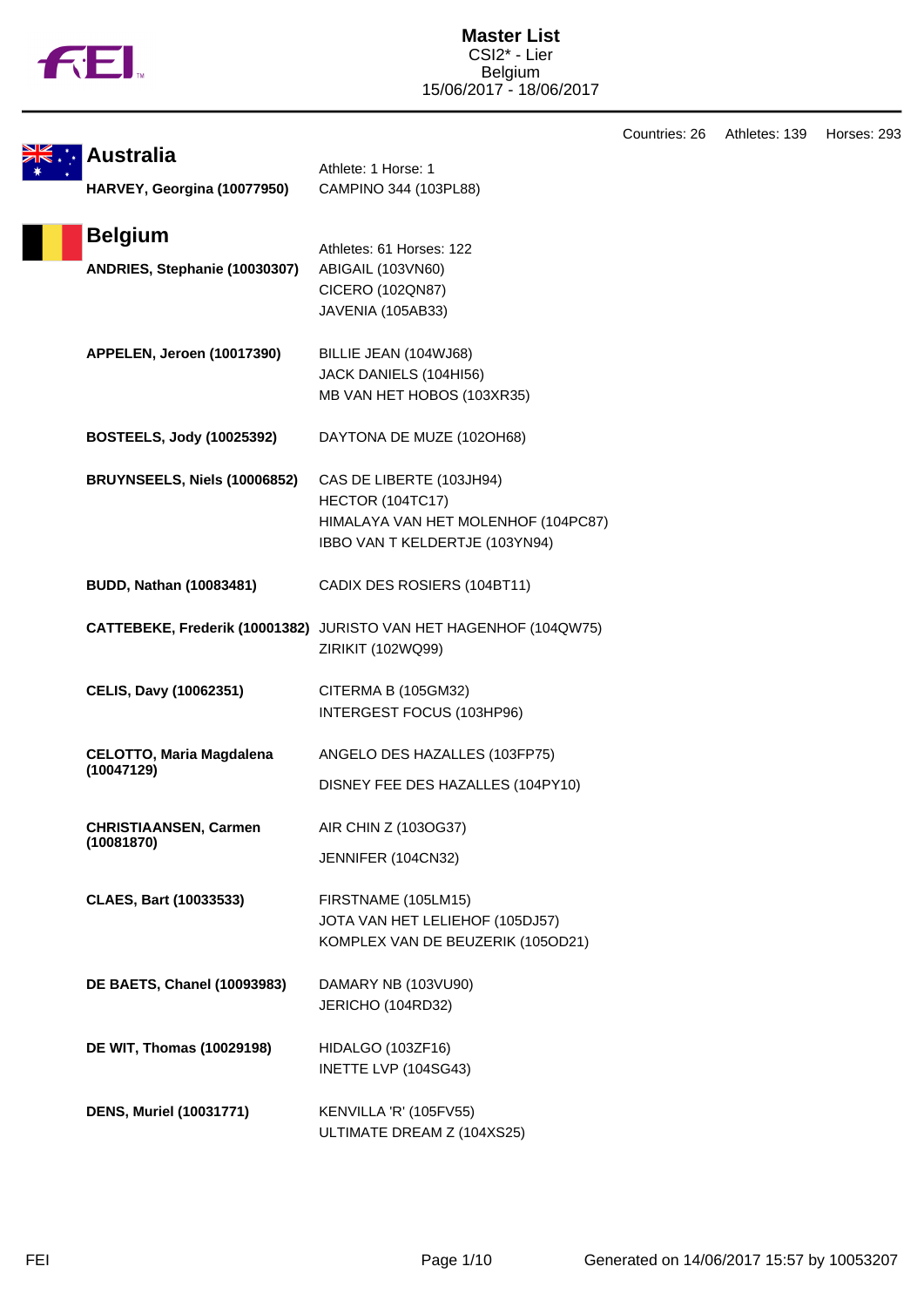

# **Master List** CSI2\* - Lier Belgium 15/06/2017 - 18/06/2017

| GALDINI, Fabrice (10001272)                       | JACK DANIELS VAN HET EETZEVELD (104UN79)<br>JUST LUCK (104TN62)                          |
|---------------------------------------------------|------------------------------------------------------------------------------------------|
| HAZEBROEK, Mathias (10095429) HANIBAL (103SC18)   | <b>JURRE (105DJ26)</b>                                                                   |
| HAZEBROEK, Maxime (10117664) DIADORA (104FS64)    | JARTELLE V.D. THIJSHOEVE (105DE39)                                                       |
| HAZEBROEK, Sofie (10059439)                       | DAMOSA VAN DE KOELAAR (102QT96)                                                          |
| <b>HEMERYCK, Rik (10008183)</b>                   | IL MIO VAN 'T EIGENLO (104RU59)<br>JULE DE LAUZELLE (104SS94)<br>ULYSS MORINDA (104OM49) |
| JANSSENS, Stephanie (10116834) CHOUCHOU (104SD90) |                                                                                          |
| <b>KENIS, Pieter (10038317)</b>                   | ELEONOOR VH EEGDEKEN (104TT28)<br>JULES CASTANOO (105RA27)                               |
| <b>KENIS, Sander (10061360)</b>                   | <b>AQUILA (103GE98)</b>                                                                  |
| <b>KUNDYCKI, Marie (10007304)</b>                 | I CIRCA D OR (104EQ83)<br>UPPERCUT DE BAY (104CW42)                                      |
| <b>LAMBILLIOTTE, Eleonore</b><br>(10040828)       | ALASKA V G Z (103ID86)                                                                   |
|                                                   | DON JUAN VAN DE DONKHOEVE (104WF23)<br>HOTCHA VAN 'T ROZENDAEL (103YQ87)                 |
| LELIE, Walter (10003067)                          | JEFF TEN HALVEN (104YC69)                                                                |
| <b>LEVA, Nicolas (10016464)</b>                   | CYRA FORTUNA (105FH06)<br>DIVA DE LA MAISON ROUGE (105FO98)<br>USTINOV HERO Z (105FO99)  |
| LOMBARD, Eric (10001224)                          | NO LIMIT Z (103HL89)<br>VANI ' FRAIZE (104WC92)                                          |
| LOMBARD, Pascale (10002474)                       | QOSTAERES KERNAT (103EH48)<br>SPARTACUS (103QD31)<br>VENUS DES BOIS (104TY32)            |
| <b>MOTMANS, Jan (10006777)</b>                    | AIKIDO Z (104AS11)<br>ARCANO Z (104RM94)<br>I CANTOU DU FONDS DES FLOTS (104WT60)        |
| <b>MOTTIE, Emilie (10094614)</b>                  | RICCIANO AH (103WB25)                                                                    |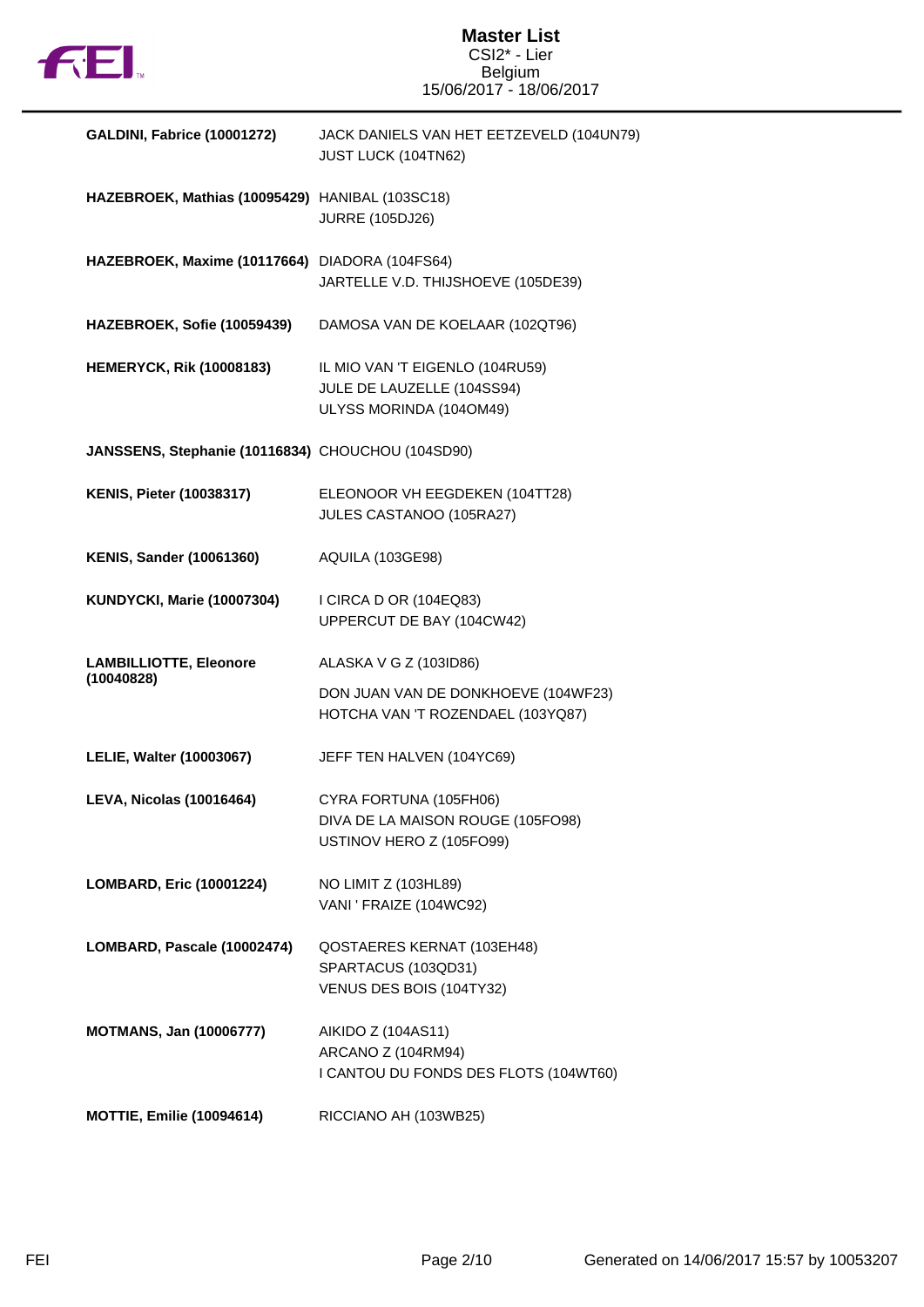

# **Master List** CSI2\* - Lier Belgium 15/06/2017 - 18/06/2017

| <b>MOYAERT, Nick (10040927)</b>                    | GERRE VD LITZEMAERE (103XS83)<br>GULLIVER (103XS84)                                                     |
|----------------------------------------------------|---------------------------------------------------------------------------------------------------------|
| <b>NIJS, Katrien (10021923)</b>                    | ILYA VAN HET MIGROVELD (104LS80)                                                                        |
| NOTERMAN, Dimitry (10031451)                       | BACARDI-RHUM DE MUZE (BEL41319)                                                                         |
| PATTEET, Gudrun (10001508)                         | SEA COAST B52 F Z (104TG34)<br>SEA COAST COCO BERLINI (104NC70)                                         |
| <b>PETERS, Nina (10127660)</b>                     | HOPE VAN HET KREKELHOF (104XR37)                                                                        |
| <b>PLUME, Damien (10010485)</b>                    | CHIEFTAIN OF THE LOWLANDS Z (104FQ86)<br>DIRKA DES BRUMES (104QD75)                                     |
| <b>SENECA, Melissa (10036107)</b>                  | EL NINO (103AN07)                                                                                       |
| SPITS, Patrik (10008046)                           | DOLCE VITA DH (104GG34)<br>JERICHO DWERSE HAGEN (104NG44)                                               |
| <b>TARTE, Julie (10154269)</b>                     | JANAIKA (105RO60)                                                                                       |
| <b>TONET, Ive (10136618)</b>                       | JUICY VD WAETEREHOEVE (105BQ07)                                                                         |
| TOUSSAINT, Sarah (10008821)                        | BALOUS RAMONA (103SM70)<br>COEUR DE CACHAS (104MV49)<br><b>USCHI (102ZF38)</b>                          |
| VAN DE POEL, Valerie (10035922) EASY BOY (104QE83) |                                                                                                         |
| <b>VAN DE POEL, Vicky (10036199)</b>               | DEMOISELLE DE LA POMME (104QE84)<br>IMPOSANTE DE MUZE (104MW17)<br>JAY JAY VAN DE MOTTELHOEVE (104JD17) |
| VAN DEN BRANDEN, Geert<br>(10024736)               | GERARD (103OC44)                                                                                        |
| <b>VAN DER HEYDE, Claire</b><br>(10010913)         | BELLADONNA II DE LONGPRE (103ZZ59)                                                                      |
|                                                    | VIE TA VIE DE LONGPRE (103FR68)                                                                         |
| <b>VAN DER STRATEN, Cindy</b><br>(10000995)        | CARTARO 2 (105DN70)                                                                                     |
|                                                    | SANDOKAN 290 (104MS41)                                                                                  |
| <b>VAN DIJCK, Sven (10032723)</b>                  | CAPICHE 'TER ELZEN' (104CU45)                                                                           |
|                                                    | DANTE (104FJ70)<br>JURANCON V/D ESBERG (104TG37)                                                        |
| VAN ROMPAEY, Isidoor<br>(10038476)                 | BON AVENTURA ODTH Z (104AH90)                                                                           |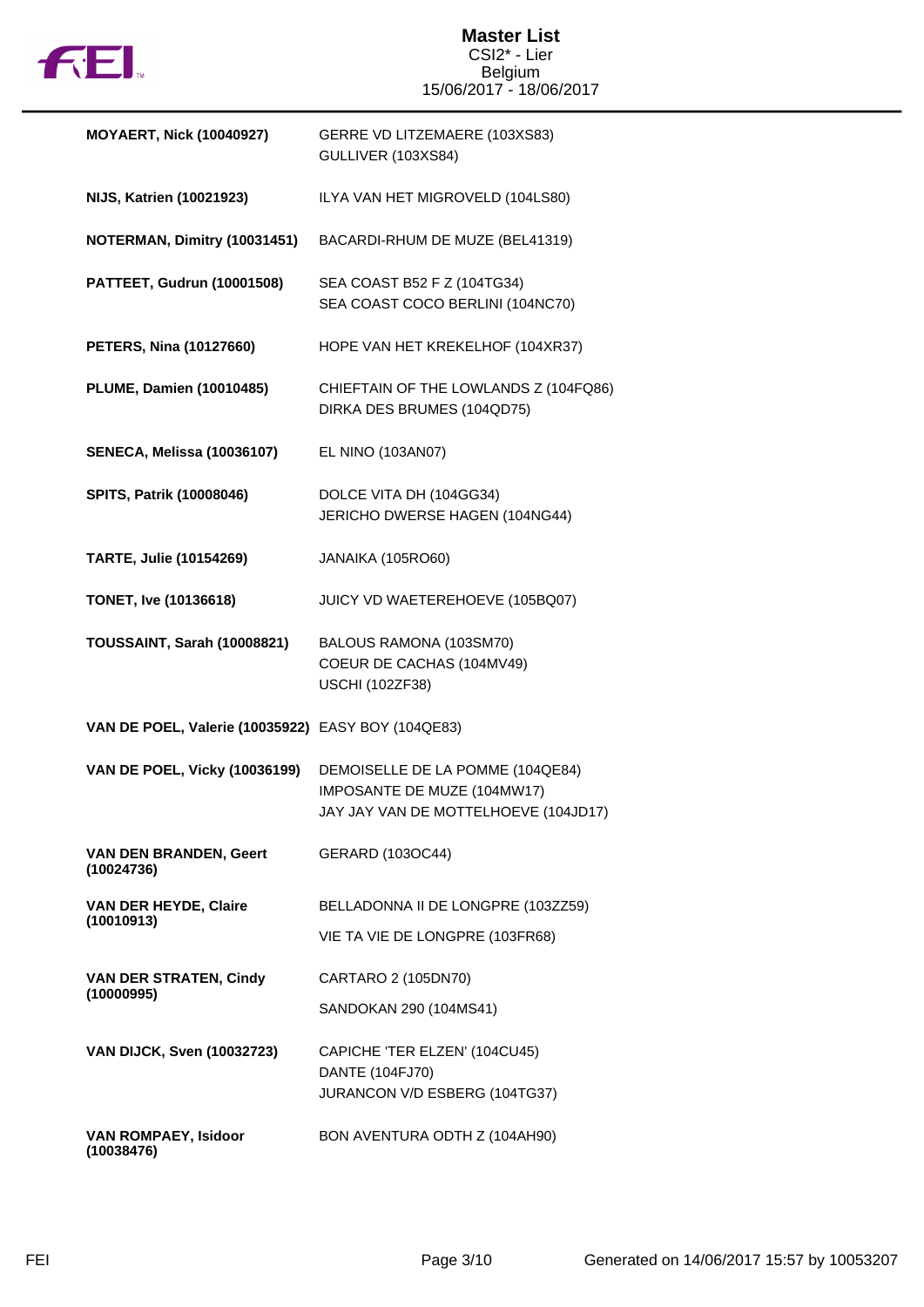

| VAN ROOSBROECK, Catherine                      | F (105DV78)                                                          |
|------------------------------------------------|----------------------------------------------------------------------|
| (10012174)                                     | SHOU D OUILLY (103WF07)                                              |
| <b>VAN ROOSBROECK, Maurice</b><br>(10011452)   | J'ADORE TER PUTTE (104SW21)                                          |
|                                                | JADE VAN DE LOCHT (104RW43)                                          |
| <b>VANDERHASSELT, Christophe</b><br>(10000991) | BUGS BUNNY Z (104HP90)                                               |
|                                                | CAROLINE T. Z (104VS41)<br>GINO VAN DE VRUNTE (103SC92)              |
| <b>VANDERHASSELT, Yves</b><br>(10008261)       | <b>CASSUN (105JC71)</b>                                              |
|                                                | JEUNESSE (104MZ39)                                                   |
|                                                | VANDERWEGEN, Neal (10071615) GULLA VAN T KONINGSHOF (104BT22)        |
|                                                | LEON JH Z (104CW46)<br>NABAB'SGIRL JH Z (104MV94)                    |
| VERBOVEN, Naomi (10117675)                     | ERIKA-G (105HC69)                                                    |
| VERGAUWEN, Evelyn (10069679)                   | KALIMERA M.L. (105CD81)                                              |
|                                                | WALLIBY GROENSERVICE (103ZG41)                                       |
| VERGAUWEN, Joris (10001810)                    | BULGARI D'ARSOUILLES (BEL41424)<br>EBEL D ARSOUILLES (103WV13)       |
|                                                | FOXY LADY (104FC42)                                                  |
| VERNAET, Frederic (10006767)                   | COLLONELLA Z (103OX95)                                               |
|                                                | DAUPHINE VAN T & L (105DU32)<br>GIN DUIDAM (103TS20)                 |
| VERVOORT, Jorik (10084164)                     | CANDRO VAN DE ZUUTHOEVE (105IU53)                                    |
|                                                | INUUS VAN DE FAUNUSHOEVE (104HM59)                                   |
| <b>VETS-NICASI, Tina (10103541)</b>            | DENVER V'T GLEMHOF Z (105LE54)                                       |
| <b>VRINS, Nick (10010407)</b>                  | IDEE VAN DE ACHTERHOEK (104WL58)                                     |
|                                                | JADA VAN HET LINDEHOF (105ON17)<br>JOKER VD VLASBLOEMHOEVE (105EX13) |
|                                                | THUNDER D AMAURY (104HY71)                                           |
| WELLENS, Anthony (10041866)                    | JESSIEN VAN T MARTENDONKERF (105DV81)                                |
|                                                | JETOT FRAVANCA (104XR36)                                             |
| <b>WERY, Francois (10104602)</b>               | JACKPOT (104UY32)                                                    |
| <b>Brazil</b>                                  | Athletes: 6 Horses: 13                                               |
|                                                |                                                                      |

 $\bullet$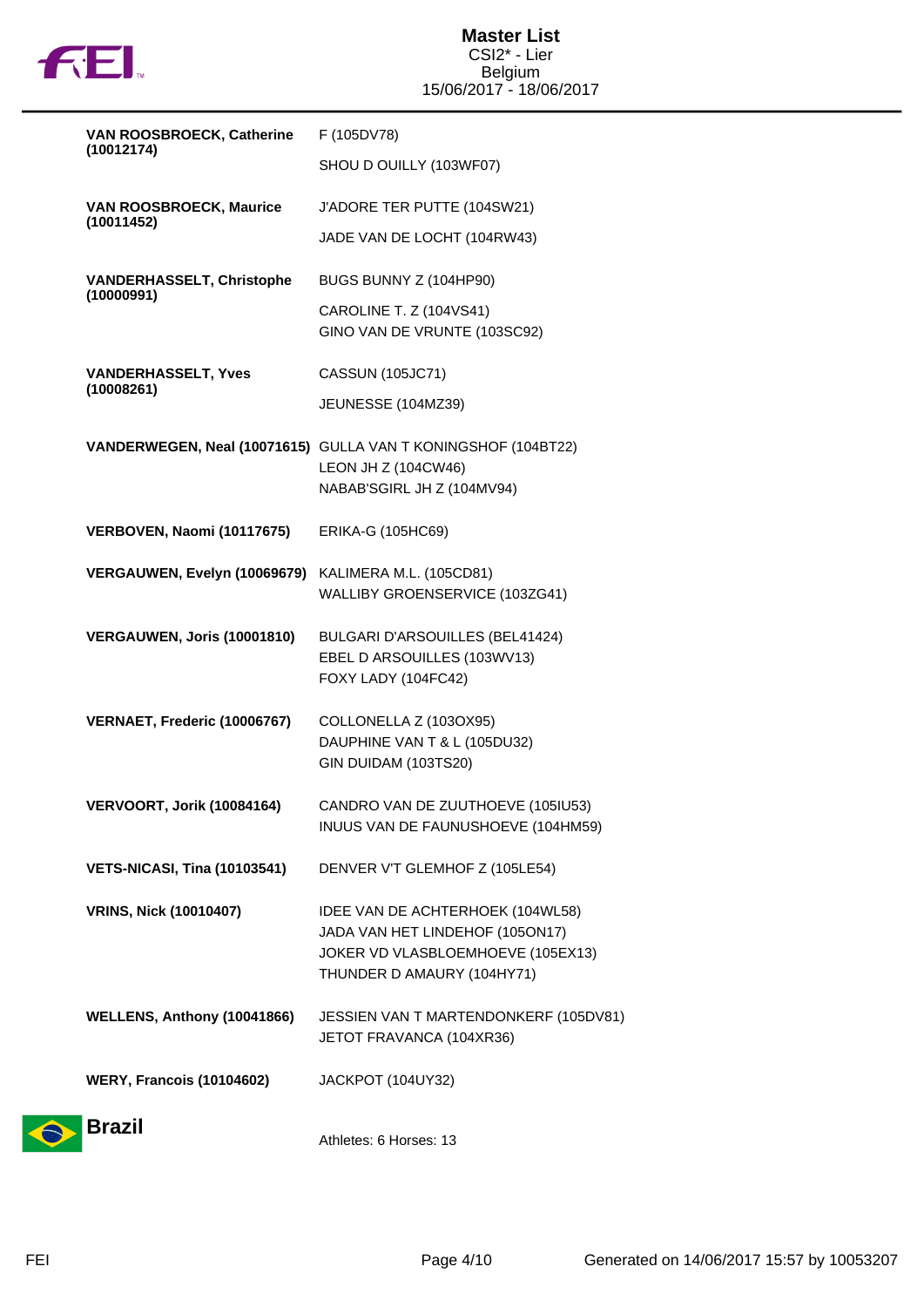

| <b>CARVALHO FILHO, Caio</b><br>(10025783)    | JACK RUSSEL DB (105AV50)                          |                                                                                             |
|----------------------------------------------|---------------------------------------------------|---------------------------------------------------------------------------------------------|
|                                              |                                                   | JET SET DB (105AV49)<br>SUN FLOWER DU THEIL (104DI97)                                       |
|                                              | CASTRO, João Victor (10079858)                    | CHIEF TIBRI Z (104MZ47)<br>CHIPPO Z (104ZX54)<br>KAPRICE DV (105BQ08)                       |
|                                              | <b>CHIAROTTO PENTEADO,</b><br>Fernando (10066336) | CATIJA ET Z (102XF87)                                                                       |
|                                              |                                                   | DIVIN DU HARAS DES BARRAGES (104XM55)                                                       |
|                                              | FERREIRA DE CARVALHO, Joao                        | ANDREAS SPB Z (104XU50)                                                                     |
|                                              | Eduardo (10017498)                                | VOLT DU THOT (105FU40)                                                                      |
|                                              | JUNQUEIRA MUYLAERT, Pedro<br>(10031652)           | CELLAGON CORRAY (104DB32)                                                                   |
|                                              | SOBÂNIA, Giovanna (10070965)                      | COREANA (105ON83)<br><b>JASPER M (105BR41)</b>                                              |
|                                              | <b>Canada</b><br>BATES, Elizabeth (10043132)      | Athlete: 1 Horses: 2<br>GRUPO PROM ABANDERADO (104AZ72)<br>GRUPO PROM URANUS D'OR (104IS49) |
|                                              | <b>Czech Republic</b>                             |                                                                                             |
| <b>AUGIER DE MOUSSAC, Emma</b><br>(10017125) | Athlete: 1 Horses: 3<br>BELLA BROWN (104GZ37)     |                                                                                             |
|                                              |                                                   | ESTELLA W (104QJ66)<br>J.C.S. CHACCO DIA (105CY39)                                          |
|                                              | Denmark                                           |                                                                                             |
|                                              | ANDERSEN, Lars Bak (10001970)                     | Athletes: 3 Horses: 7<br>CASMANN 2 (104WO21)<br>QUEL FILOU 13 (104HF50)                     |
|                                              |                                                   |                                                                                             |
|                                              | <b>BARKER, Rikke Belinda</b>                      | OH LA'LA (102UU29)                                                                          |
|                                              | (10035107)                                        | QUARELIE DE LA LOUVET (103HR72)                                                             |
|                                              | <b>NEERGAARD, Martin Dinesen</b>                  | CHICAGO 131 (104GW63)                                                                       |
|                                              | (10033955)                                        | EURVETTE O (104MX53)<br>FORTUNA 416 (105FA24)                                               |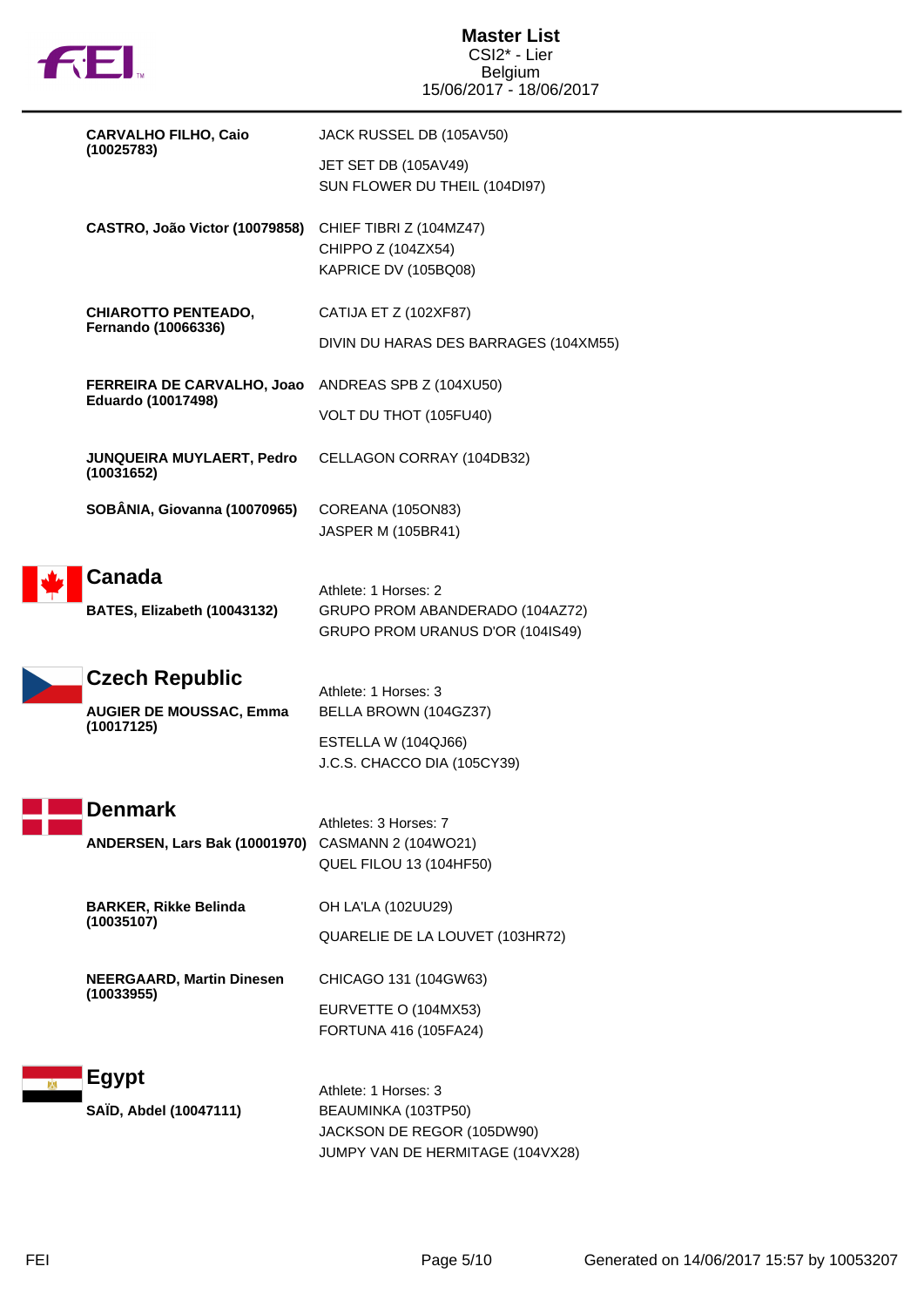

| <b>Estonia</b><br>ROSENBERG, Renek (10068420)          | Athlete: 1 Horses: 3<br>FRED (104JT17)<br>HELIOS DE MUZE (103ZN14)<br>TORPILLE DU BANNEY (104FJ94)                                |
|--------------------------------------------------------|-----------------------------------------------------------------------------------------------------------------------------------|
| <b>France</b><br>BOUVARD, Frederic (10005781)          | Athletes: 4 Horses: 9<br>HUGH GRANT DE MUZE (104AI44)<br>KAREL VDB (105CB80)                                                      |
| <b>DESTREBECQ, Thibault</b><br>(10022721)              | DAYTONA DU TOULTIA (104VD03)<br>URLANDO DE COQUERIE (105QR40)                                                                     |
| (10087416)                                             | PENINQUE GUILBERT, Raphaëlle CLASSICO VAN DE HELLE (104LK74)<br><b>REPLAY (103ME45)</b>                                           |
| SUEUR, Alexandre (10000647)                            | ATHENA DU VAL (105NB06)<br><b>QUALIDO 3 (105AX55)</b><br>SUNDAY TOP H D C (103WC44)                                               |
| Germany<br>BRINKMANN, Marius (10092456)                | Athletes: 3 Horses: 6<br>CIDAN (103UL30)<br>FORBES 5 (104PO30)                                                                    |
| DANGELA, Louisa (10076671)                             | D'UTOPIE B (104ZI59)<br>VELLUTO ROSSO (105DC87)                                                                                   |
| OFFEL, Katharina (10001898)                            | AMARIT D'AMOUR (104SP94)<br>DALINE (105MV65)                                                                                      |
| <b>NIZ</b> Great Britain<br>EDWARDS, Lauren (10045568) | Athletes: 2 Horses: 3<br>ELLA SANDRA G (104NT90)<br>THORNTON, Alexandra (10045918) BLUE CURACAO (BEL42613)<br>CHARIELLE (104CU28) |
| Greece<br><b>MARTINI, Paola (10095313)</b>             | Athlete: 1 Horses: 2<br>CLEOPATRA VI (GBR42460)<br>ELECTIC ELVIS C (105BY87)                                                      |
| <b>Ireland</b><br><b>O'NEILL, Gerard (10012642)</b>    | Athlete: 1 Horses: 3<br>CASTLEFIELD GUCCI (105HO15)<br><b>CLIM BIM (104MZ91)</b><br>DONDOCTRO RYAL K (104CQ88)                    |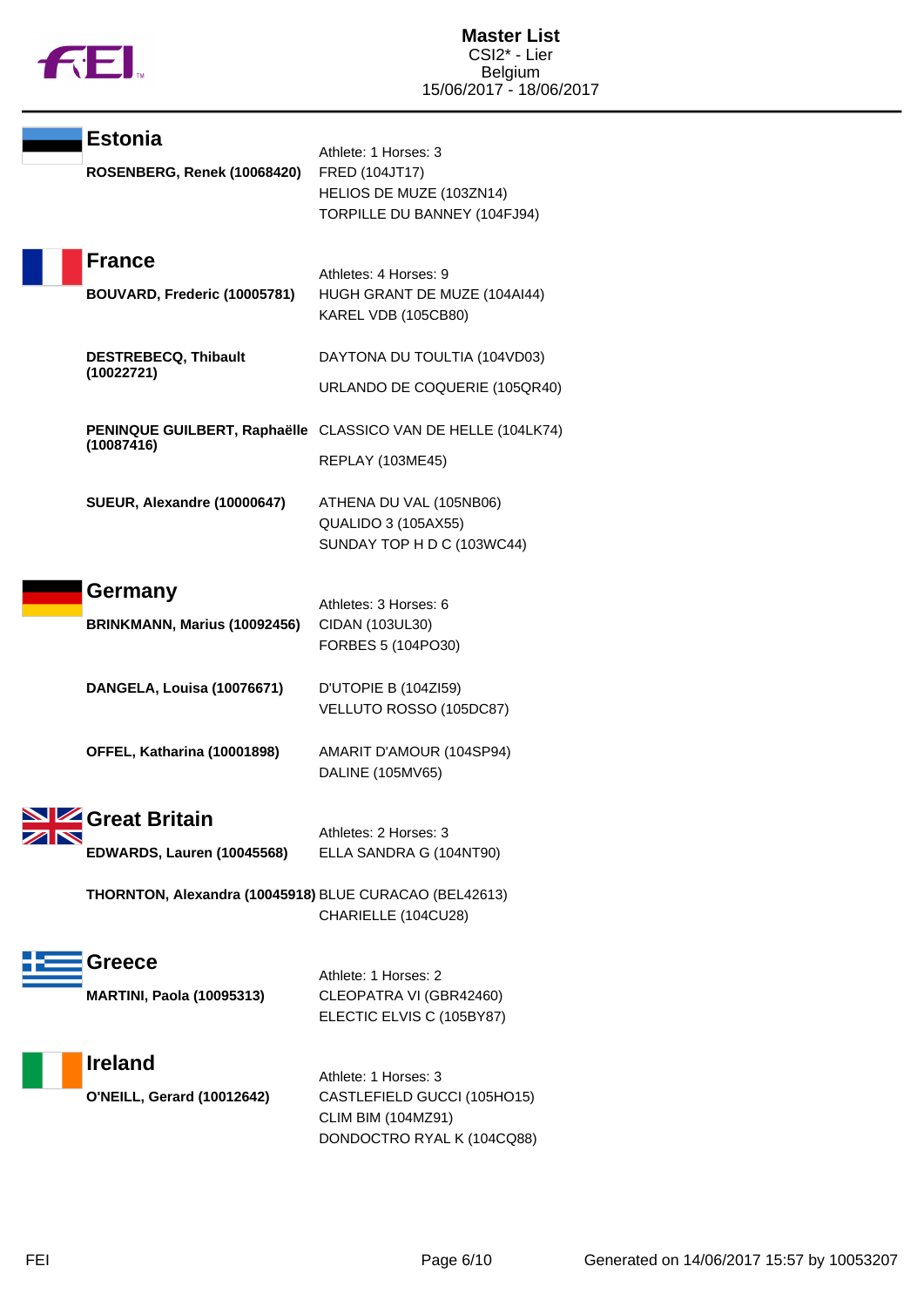

| ✿ | <b>Israel</b>                                                       | Athlete: 1 Horses: 2                                                                                   |
|---|---------------------------------------------------------------------|--------------------------------------------------------------------------------------------------------|
|   | YANIV, Elad (10011422)                                              | CARRERA 58 (103FC91)<br>E. CLINTONS DIAMANT (104GR28)                                                  |
|   | <b>Italy</b><br>CAPPONI, Francesca (10010018)                       | Athletes: 5 Horses: 12<br>BRAVOUR (104CQ82)<br>MAGICAL JW (103VG29)<br>ZUCCA DI SAN CALOGERO (103DZ01) |
|   | CARILE, Alessandra (10025637)                                       | CANCELLARA Z (103MX78)<br>DANGELO V (104GU32)                                                          |
|   | LARKIN, Alexa (10061987)                                            | <b>CELVIN (105DC26)</b>                                                                                |
|   | PREVITALI, Roberto (10020473)                                       | CUPIDO (103JJ30)<br>ROMEO 88 (104NF14)<br>TIGER LILY (104CK47)                                         |
|   | ZORZI, Alberto (10034851)                                           | EGO VAN ORTI (102OP34)<br>VERONESE TEAMJOY (104WT04)<br>VICEVERSA DE LA ROQUE (104PK64)                |
|   | Japan                                                               |                                                                                                        |
|   | <b>SUGITANI, Taizo (10000445)</b>                                   | Athlete: 1 Horses: 2<br>CHOPARD 19 (104DV81)<br>DAKOTA VDL (104IF09)                                   |
|   | Latvia<br>NERETNIEKS, Kristaps (10040081) CORNET'S SPIRIT (104ZT64) | Athlete: 1 Horses: 2<br>FOR FAN (104DB21)                                                              |
|   | <b>Malaysia</b>                                                     | Athletes: 2 Horses: 4                                                                                  |
|   | DATO' MAHAMAD FATHIL, Qabil<br>Ambak (10024016)                     | 3Q QADIRA (105BQ06)<br>3Q QALISYA (105AA04)                                                            |
|   |                                                                     |                                                                                                        |
|   | <b>MATHAVAN, Praveen Nair</b><br>(10074388)                         | CLEAR CUT (104UP84)<br>JAIPUR (105KJ66)                                                                |
|   | <b>Mexico</b><br>GONZALEZ, Enrique (10000478)                       | Athletes: 3 Horses: 7<br>ZAPZERAP (104PS63)                                                            |
|   | <b>HANK GUERREIRO, Carlos</b>                                       | GOLDEN HORTA (103JM80)                                                                                 |
|   | (10093717)                                                          | MARKET IRMINKA (103TL77)<br>QUANTADOR 3 (104CU29)                                                      |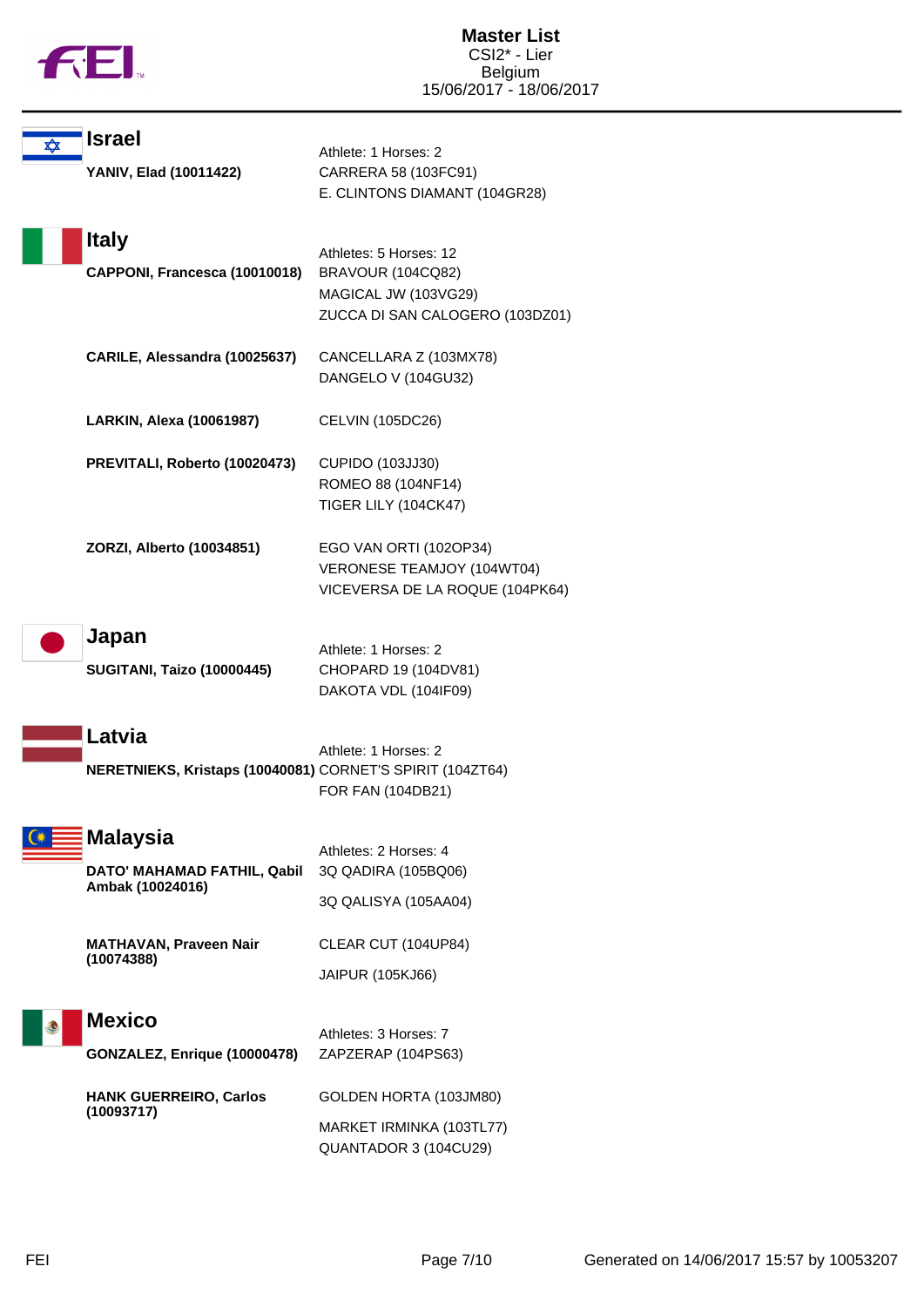| <b>FEI</b>                                            | <b>Master List</b><br>CSI2* - Lier<br>Belgium<br>15/06/2017 - 18/06/2017                                    |
|-------------------------------------------------------|-------------------------------------------------------------------------------------------------------------|
| <b>HERNANDEZ ORTEGA, Jose</b>                         | CARLA COLUMNA (103RX81)                                                                                     |
| Alfredo (10007628)                                    | GRUPO PROM CHACCO BOY (103XM29)<br>GRUPO PROM JIVARO (104FH72)                                              |
| <b>Netherlands</b>                                    |                                                                                                             |
| <b>BLES, Bart (10010956)</b>                          | Athletes: 15 Horses: 37<br><b>COMINO (104RQ79)</b><br>GRAN CANYON VAN HD (104DM01)<br>PANDORA 258 (105DU84) |
| <b>BONDER, Maureen (10060196)</b>                     | CSF MR KROON (104YI12)<br>ELBERTA VDK (105EI41)<br>FILEMON (104SD84)                                        |
| <b>BOS, Samantha (10047666)</b>                       | BEASLEY G (103FA35)<br>FREETOWN (105FZ88)                                                                   |
| <b>HEINS, Stefanie (10032256)</b>                     | DACARO (104LG62)<br>DYANTHA V (104LG58)<br>SILVERADO (103HX78)                                              |
| <b>KLOET, Jasmijn (10076500)</b>                      | ELITA (104PP80)                                                                                             |
| LAMERS, Ruben (10021398)                              | ARIANA Z (104RM95)<br>VISCONTI DE BEAUFOUR (105BM17)                                                        |
| LEMMEN, Patrick (10024693)                            | DADULLAH (104RE22)<br>DONANSO (104HB77)<br>JEREMIO (104RH33)                                                |
| MORSSINKHOF, Micky (10068015) CARE FOR LOVE (104BV69) | HAPPY GIRL 42 (104KJ24)                                                                                     |
| <b>NOOREN, Lisa (10056878)</b>                        | HOCUS POCUS DE MUZE (104WC55)<br>ILUSIE Q (104NE50)<br>VDL GROEP CENTORA DE WALLYRO (103MW75)               |
| OLSMEYER, Kevin (10001926)                            | BREDERO (104UT44)<br>DALVARO 2 (104GI05)<br>FERDINAND (105GU15)                                             |
| ROMP, Ruben (10018941)                                | AUDI'S TEAVANTA II C Z (103ZZ96)<br>EVITA (104NB71)<br>HAPPY (103WV05)                                      |
| VERHOEVEN, Richelle (10092485) DAVI (105RG24)         | ELEKTRA J (105CS80)                                                                                         |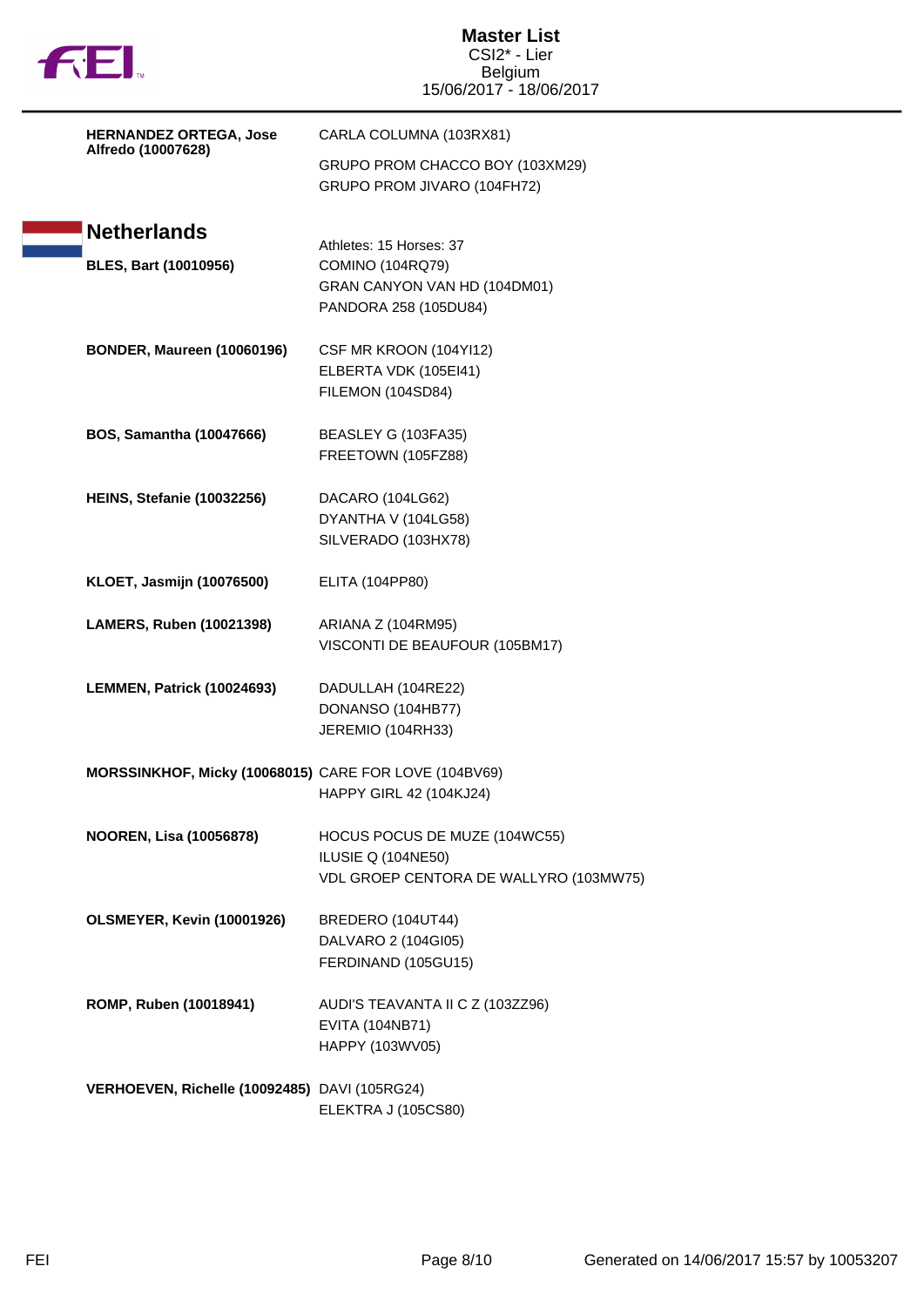

| <b>VOORN, Vincent (10003048)</b>                    | ELLAVAR X (104RS07)<br>EXPLOSION (104XV67)                                              |
|-----------------------------------------------------|-----------------------------------------------------------------------------------------|
| <b>WIERING, Harrie (10029208)</b>                   | BILLY KING (102PF26)<br>DALLAS DU DOMAINE Z (102UD96)<br>UNICSTAR DE COURCY (104MC49)   |
| ZWIJNENBERG, Ellen (10090003)                       | BOEVE'S COINTREAU (104WP17)<br>BONCETTO (104GY90)                                       |
| <b>Norway</b>                                       | Athletes: 5 Horses: 11                                                                  |
| <b>HENRIKSEN, Therese Søhol</b><br>(10007923)       | THELMA LA TOUR VIDAL (103WB46)<br><b>TORNADO (103YN41)</b>                              |
|                                                     | JOHANSEN, Espen K. (10066255) CLOUSEAU VD HELLE Z (103YL85)                             |
| KINGSRØD, Maria Louise<br>(10114905)                | CLARKES FERRO (102WQ24)<br>EVITA H (105IV14)                                            |
| MELAND, Ole Kristoffer (10007929)CASPER S (104IT15) | DALFSEN (104RZ35)<br><b>MARTINI</b> (104HK40)                                           |
| STOREMARK, Camilla (10040667)                       | BROOKLYNN (103PQ76)<br>CERONA (103MC61)<br>CON AIR Z (104FJ41)                          |
| South Africa                                        | Athlete: 1 Horses: 2                                                                    |
| LAZARUS, Oliver (10010490)                          | CAMARGO 2 (104VH28)<br>VE LA PITCHOUNE (105DI73)                                        |
| <b>Spain</b>                                        | Athletes: 4 Horses: 10                                                                  |
| AIZPURUA QUIROGA, Mikel<br>(10131730)               | CARTANYA (104FN01)                                                                      |
|                                                     | ROXANE DE LA BERANGER (104UE26)<br>URCO Z (103JJ39)                                     |
| <b>ARESU GARCIA OBREGON,</b><br>Carolina (10016967) | JOIE DE VIVRE TER EYCKEN (104XU78)                                                      |
|                                                     | UNTREPIDE DE PUYCHETY (105IO83)                                                         |
| <b>CORDON, Pilar Lucrecia</b><br>(10000510)         | CANA VAN DE BLOM (104LT82)                                                              |
|                                                     | GORIANA VAN KLAPSCHEUT (103ZV20)<br>GRIBOUILLE DU LYS (103XT21)                         |
|                                                     | PEREZ BILBAO, Diego (10006428) CHICAGO HOF EVERSEM Z (104GO78)<br>HH BEST BUY (103LC72) |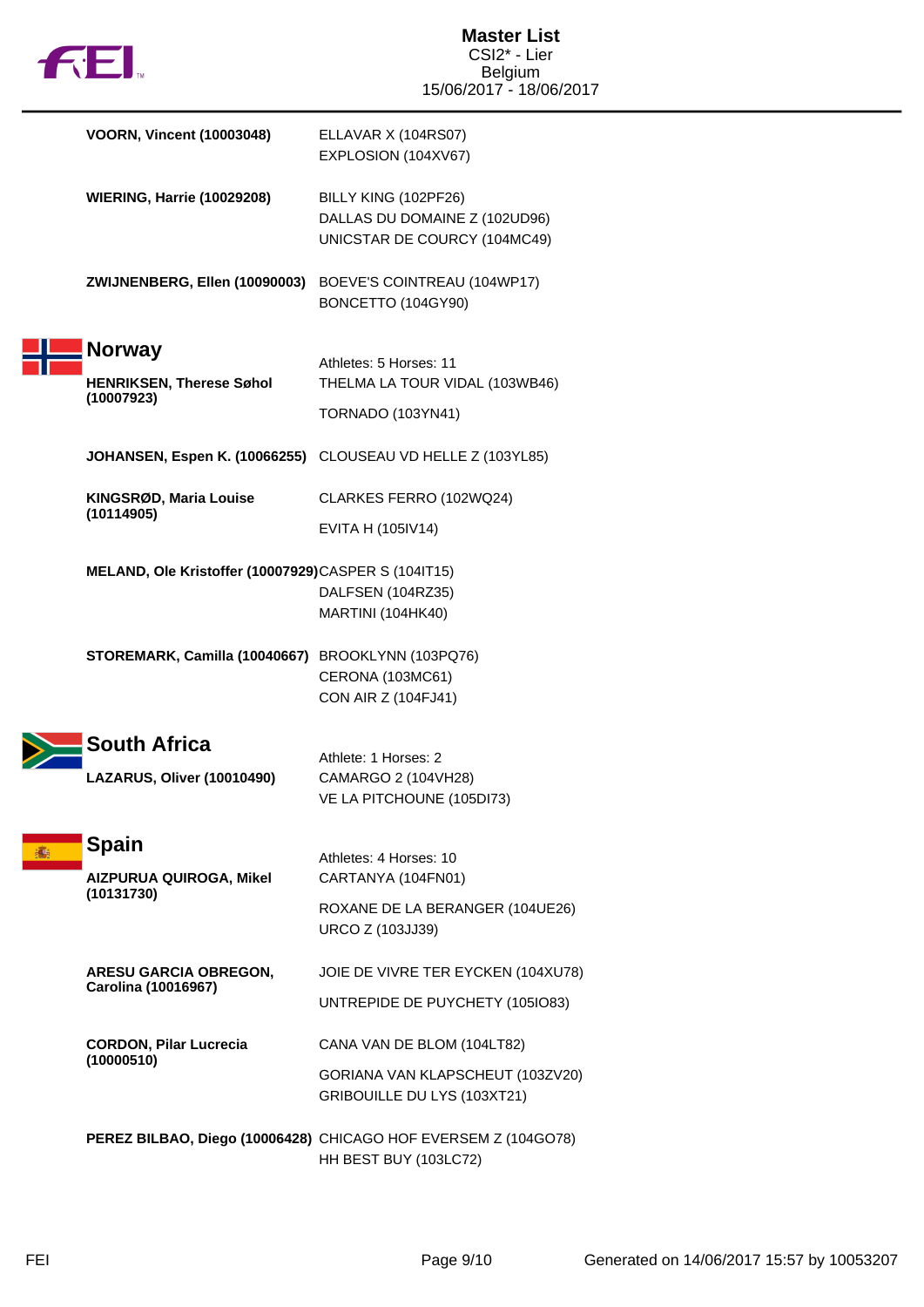

| <b>Sweden</b>                     | Athletes: 4 Horses: 9                                                                                   |
|-----------------------------------|---------------------------------------------------------------------------------------------------------|
| ANDERSSON, Petronella             | BURBURRY R (103LF61)                                                                                    |
| (10029959)                        | MOUSE (NED41289)<br>PIRONELLA (103LT48)                                                                 |
| <b>EKBERG, Jonna (10019397)</b>   | HIS BLACK DIAMOND VT ARKE (104ED95)<br>JANA VAN D'ABDIJHOEVE (105BQ10)<br>JASMIEN VD BISSCHOP (105BJ63) |
| JOHANSSON, Jenny (10009752)       | <b>BONITA (103YV76)</b><br><b>VERON (103FM95)</b>                                                       |
| <b>ROMELL, Emma (10112441)</b>    | KAPPA DE QUIJAS (104OE78)                                                                               |
| <b>Turkey</b>                     | Athletes: 5 Horses: 8                                                                                   |
| AKOZBEK, Asli (10126179)          | GIPSY BOY (103IU37)                                                                                     |
| AZAK, Burak (10063913)            | DADJAK TER PUTTENEN (102OU97)<br>GLOW LIGHT VAN HOF TER EDE (104TV76)                                   |
| <b>CELIKKOL, Emre (10045750)</b>  | ARDCO HERO (1030X87)<br>TETSKE A Z (105HD80)<br>TRISTAN A Z (104RN18)                                   |
| DEMIRAG, Kaan (10097743)          | LE JEUNE 3 (103IE50)                                                                                    |
| GULEC, Asli (10089905)            | ELECTRIC (105AI34)                                                                                      |
| <b>United States of</b>           | Athletes: 6 Horses: 10                                                                                  |
| America<br>DAVIS, Lucy (10046138) | CORIANA 42 (104EQ35)                                                                                    |
| HAPPY, Sayre (10012402)           | DOLINN (103WM57)<br>FLIP (103RJ90)                                                                      |
| <b>HEERS, Bliss (10026630)</b>    | <b>PRADO K (102UC97)</b>                                                                                |
| MEYER, Genevieve (10103520)       | CORAL REEF CARMEL Z (102VT18)<br>CORAL REEF DYNAMITE (104LK71)<br>CORAL REEF ELDORADO P (105BE03)       |
| <b>SHORT, Emily (10091433)</b>    | BEAUMONT W/V (104FC70)                                                                                  |
| <b>TOWELL, Jack (10041302)</b>    | CADDIE R (102UP95)<br>TURNER ST GHYVAN Z (105KW99)                                                      |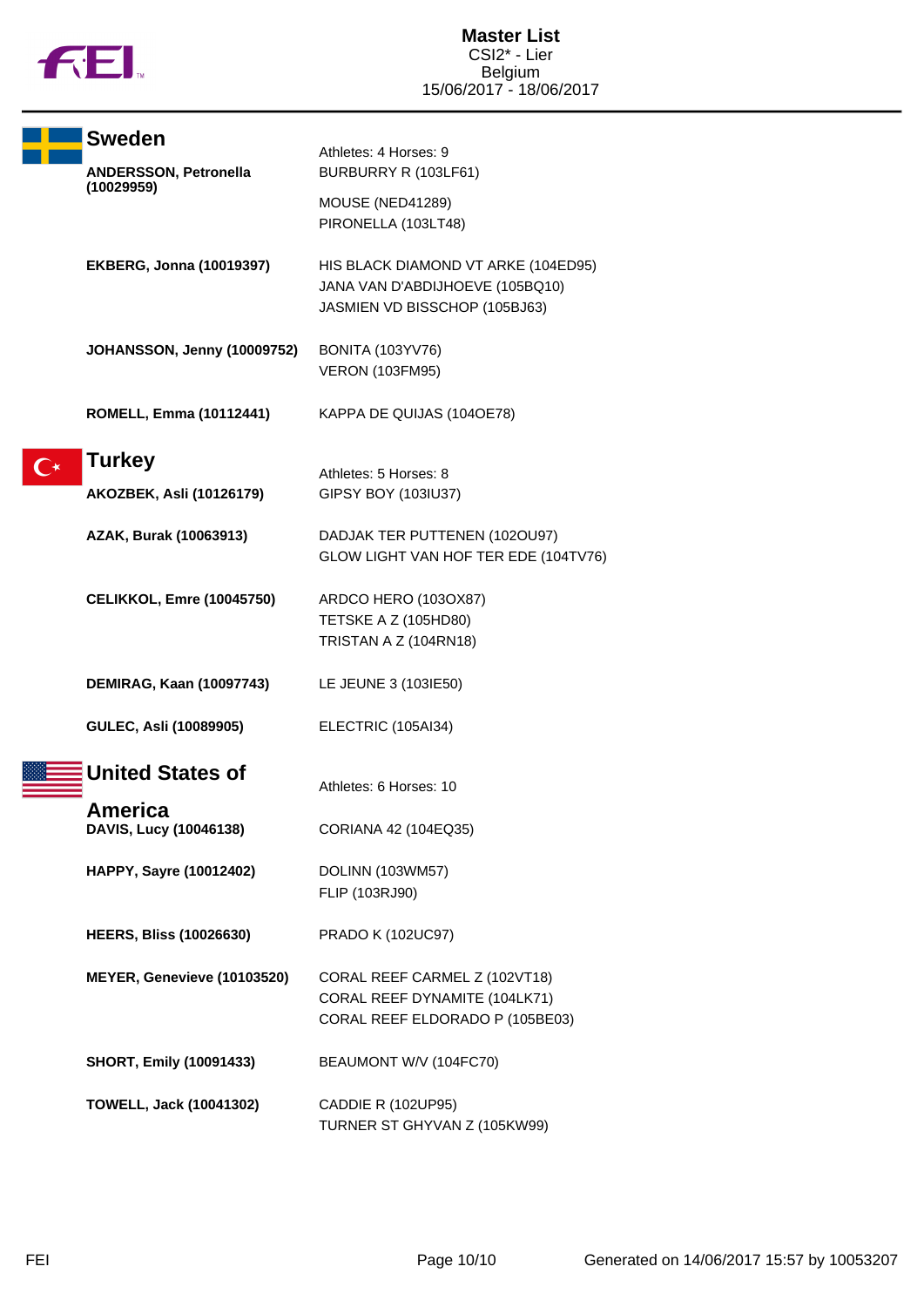

Countries: 19 Athletes: 62 Horses: 85

| <b>ki</b> Australia                                        | Athlete: 1 Horses: 2                                        |
|------------------------------------------------------------|-------------------------------------------------------------|
| HARVEY, Georgina (10077950)                                | CHILLIPEPPER (103TC76)<br><b>QUE SERA (103EV66)</b>         |
| <b>Belgium</b>                                             | Athletes: 28 Horses: 36                                     |
| AGOSTINI, Amandine (10154047)                              | UNE FORTUNE DU COTY (105RJ74)                               |
| ANDRIES, Stephanie (10030307)                              | LABEL CHIC DE SEPTON Z (105BM75)                            |
| <b>BRANTS, Coline (10095436)</b>                           | ANOTHER STAR (BEL40602)<br>DYNAMIET (105RJ63)               |
| <b>BUDD, Nathan (10083481)</b>                             | CALVI DES ROSIERS Z (105HC54)<br>DIOR DES ROSIERS (1050067) |
| CELIS, Kim (10089374)                                      | BEAUJOLAIS (103RC62)                                        |
| <b>CHRISTIAANSEN, Carmen</b><br>(10081870)                 | CORNET S LADY (105QI76)                                     |
| <b>DE BAETS, Chanel (10093983)</b>                         | CASINO (103WB05)                                            |
| DELFOSSE, Sophie (10070034)                                | VENUS DU ROZEL (104VS48)                                    |
| <b>DENS, Muriel (10031771)</b>                             | VENISE DES ETANGS (1050065)                                 |
| ES, Jacqueline (10035976)                                  | URIELLE VAN DE LEEUWERK (BEL41267)                          |
| FALISSE, Stephanie (10106816)                              | GEMA START (105MQ49)<br>JURANIA VAN 'T LOZERHOF (104XH46)   |
| <b>FANNOY, Perrine (10039207)</b>                          | DJEDAI DE THEON (105RK07)<br>DJINN DE THEON (105RK06)       |
| GILIS, Anne-Sophie (10153918)                              | CALICIE DU HOWALD (105RH57)                                 |
| HAZEBROEK, Mathias (10095429) SOKO VD WITHOEVE Z (105IU11) |                                                             |
| HAZEBROEK, Maxime (10117664) CHIVAS (102PE36)              |                                                             |
| <b>KENIS, Sander (10061360)</b>                            | DIOR (105RJ66)                                              |
| PEETERS, Charlotte (10036140)                              | TEKILA DU BEAU MONT (104MF29)<br><b>VAHINA (104FA21)</b>    |
| <b>SENECA, Melissa (10036107)</b>                          | IMKE VAN 'T PALMENHOF (105IB01)                             |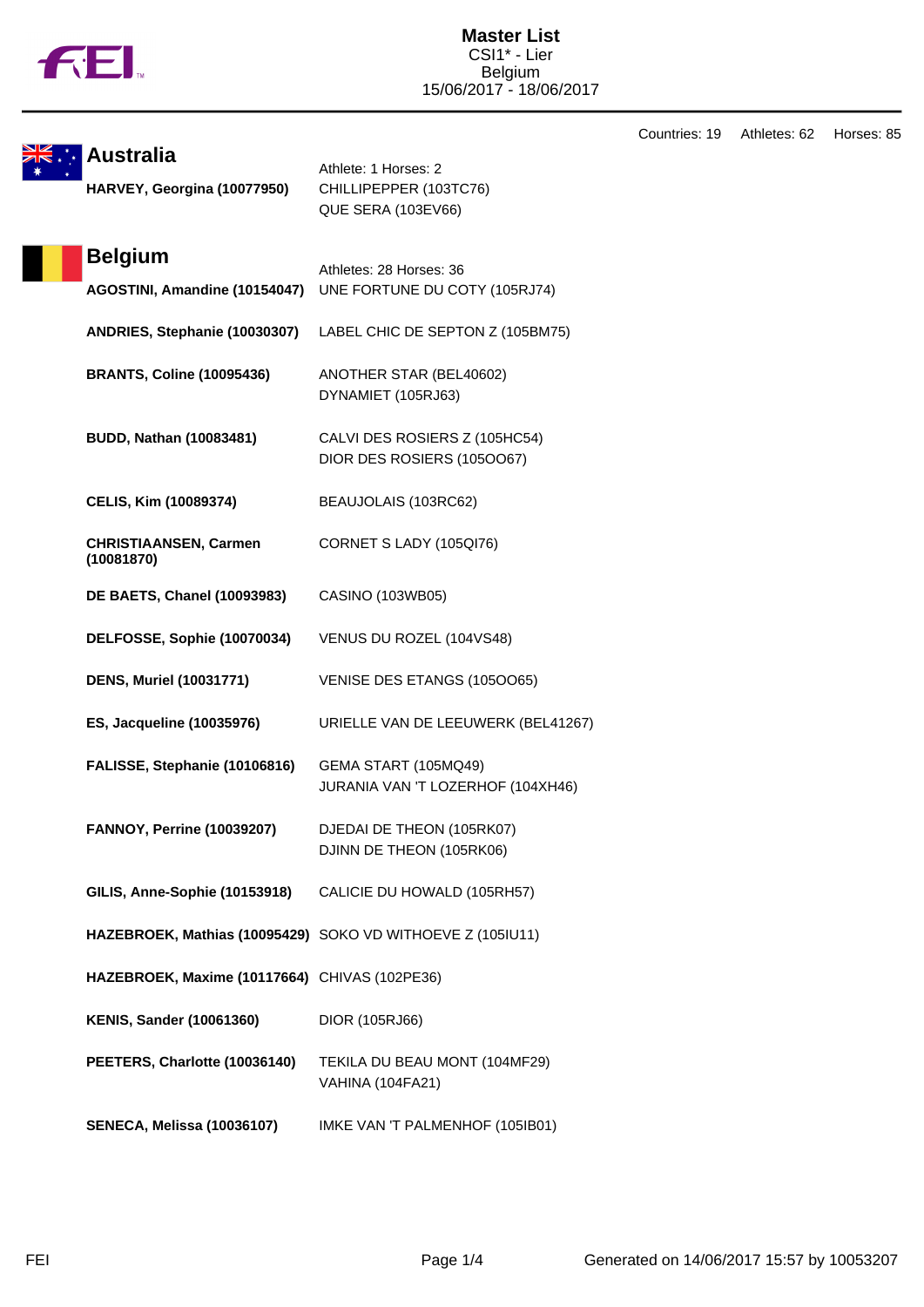

### **Master List** CSI1\* - Lier Belgium 15/06/2017 - 18/06/2017

|  | <b>SOQUETTE, Alain (10091834)</b>                          | CZARINA DU HOWALD Z (1050T45)                                                                   |
|--|------------------------------------------------------------|-------------------------------------------------------------------------------------------------|
|  | <b>STOFFELS, Sanne (10137637)</b>                          | <b>ISHTAR (105CQ94)</b>                                                                         |
|  | VAN DER HEYDE, Claire<br>(10010913)                        | D'JOLLY JUMPER (105OG04)                                                                        |
|  | <b>VAN DER STRAETEN, Aurore</b><br>(10073893)              | GIDO (105RD76)                                                                                  |
|  | VAN GORP, Stijn (10038221)                                 | LANCHELLANA MH (105QJ46)                                                                        |
|  | VAN ROMPAEY, Isidoor<br>(10038476)                         | AIRIANA ODTH Z (105DK15)                                                                        |
|  | VERGAUWEN, Joris (10001810)                                | JADORE D'ARSOUILLES (105OB15)<br>JIVAGO D'ARSOUILLES (104RP63)<br>TRESOR D ARSOUILLES (104BA15) |
|  | VERNAET, Frederic (10006767)                               | EL SALVADOR (104PW90)                                                                           |
|  | <b>VETS-NICASI, Tina (10103541)</b>                        | DIAGRANDO B Z (105PX97)<br><b>ECLIPSE (102VZ12)</b>                                             |
|  | <b>VRINS, Nick (10010407)</b>                              | JORDAN VAN 'T NACHTEGALEHOF (104SR73)                                                           |
|  | <b>Brazil</b>                                              | Athletes: 4 Horses: 5                                                                           |
|  | <b>CARVALHO FILHO, Caio</b><br>(10025783)                  | ALONZO D ETE (105IN56)                                                                          |
|  | CASTRO, João Victor (10079858) TOUCH OF CLASS 17 (105RJ95) |                                                                                                 |
|  | FERREIRA DE CARVALHO, Joao<br>Eduardo (10017498)           | BENTLEY (103VS84)                                                                               |
|  |                                                            | DEJA VUE V OVERIS Z (105OA76)                                                                   |
|  | <b>REIN, Michelle (10114461)</b>                           | GOOD LUCK D ARCO TER LINDEN (103MK53)                                                           |
|  | <b>Czech Republic</b>                                      | Athlete: 1 Horse: 1                                                                             |
|  | <b>AUGIER DE MOUSSAC, Emma</b><br>(10017125)               | MISS PEPPER POTTS (105BF90)                                                                     |
|  | <b>Finland</b><br><b>TAIMELA, Noora (10102927)</b>         | Athlete: 1 Horses: 2<br>ALL ROUND O. (105MB14)<br>DA VINCI (104UV04)                            |
|  | <b>France</b><br><b>SEILLER, Franck (10151615)</b>         | Athlete: 1 Horse: 1<br><b>BEN A (103WU96)</b>                                                   |
|  | <b>Germany</b>                                             | Athlete: 1 Horse: 1                                                                             |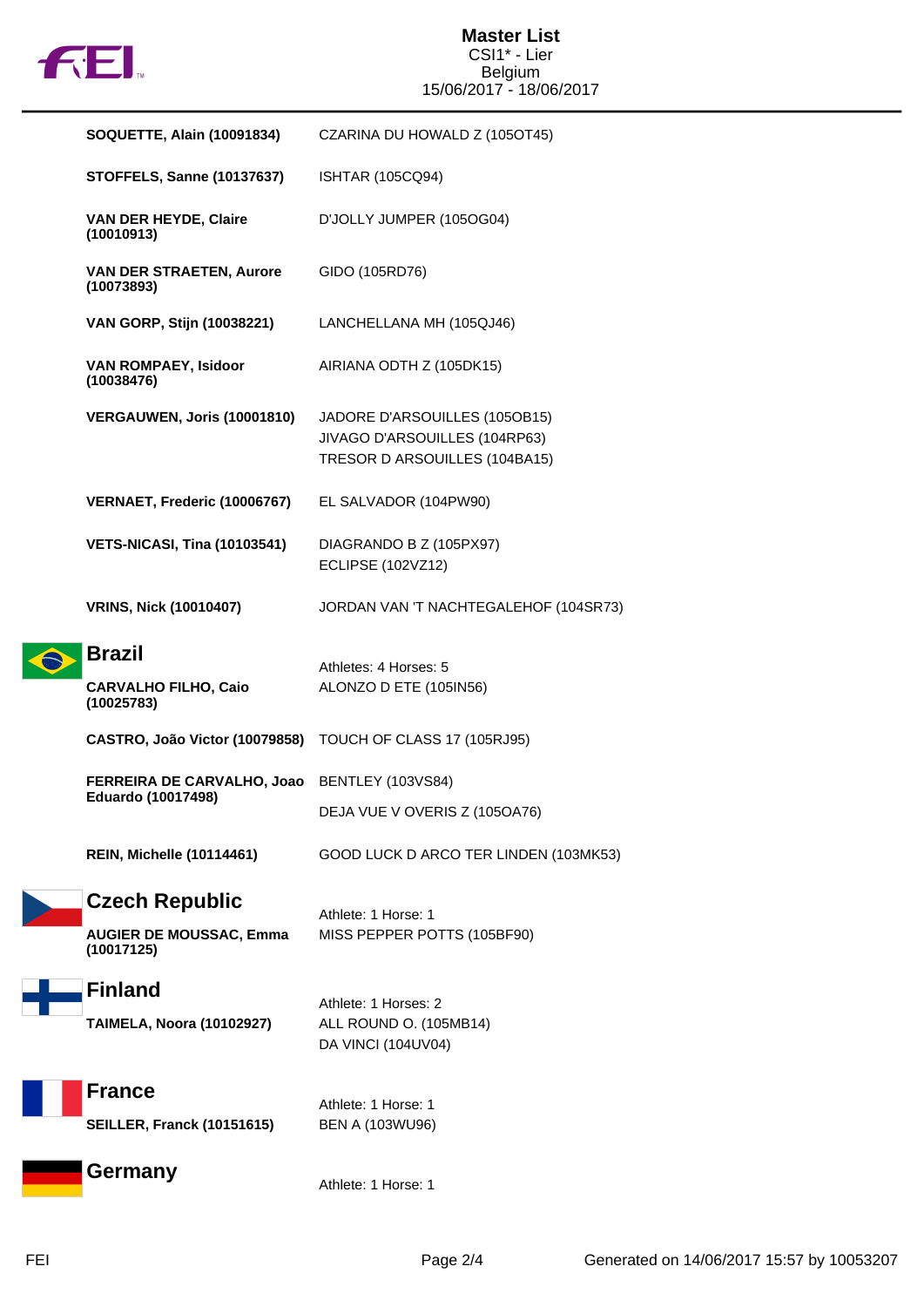

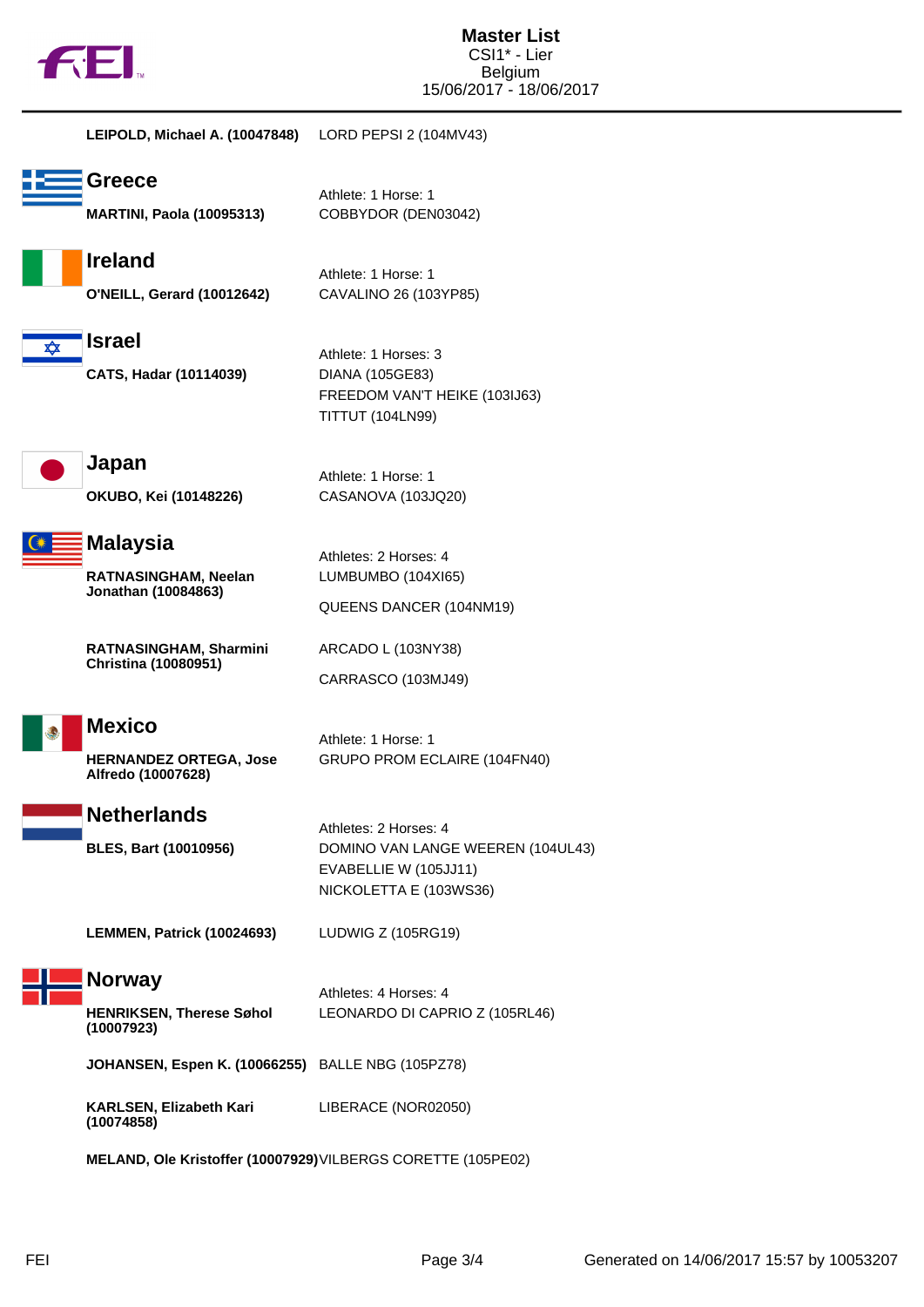

|                    | <b>Spain</b>                                      | Athletes: 2 Horses: 2                                           |
|--------------------|---------------------------------------------------|-----------------------------------------------------------------|
|                    | GARCIA BOTO, Alejandra<br>(10137823)              | ZARA 88 (104PW04)                                               |
|                    | PEREZ BILBAO, Diego (10006428) CENGOLDA (105KI36) |                                                                 |
|                    | <b>Sweden</b>                                     | Athlete: 1 Horse: 1                                             |
|                    | <b>WALLQUIST, Nina (10105348)</b>                 | ARIE (103LE80)                                                  |
| $\mathsf{C}^\star$ | <b>Turkey</b><br><b>AKOZBEK, Asli (10126179)</b>  | Athletes: 6 Horses: 11<br>URBAN HERO (NED41054)                 |
|                    | AZAK, Burak (10063913)                            | LA BELLE (105FN43)<br>NALUNA (104RN01)<br>XTRA CHACCO (104TA68) |
|                    | <b>CELIKKOL, Emre (10045750)</b>                  | GIGANT SO (105QG95)                                             |
|                    | GULEC, Asli (10089905)                            | FLOWER II (103DK21)<br>SISKO DU CHAI (103LY51)                  |
|                    | <b>KIBAR, Senem (10070489)</b>                    | CATHY 34 (103SY17)<br>UNLIMITED LADY (GBR40955)                 |
|                    | SARAL, Nazli (10140735)                           | CELITA 2 (104PR19)<br>GLOW LIGHT VAN HOF TER EDE (104TV76)      |
|                    | <b>United States of</b>                           | Athletes: 3 Horses: 4                                           |
|                    | America<br>DAVIS, Lucy (10046138)                 | CURTIS 72 (103DE44)                                             |
|                    | FULTON MILLER, Flo (10153941)                     | BOUCHEROM (104UT18)<br>CASSIS 54 (103VH69)                      |
|                    | <b>HEERS, Bliss (10026630)</b>                    | WARNIKE (105NB68)                                               |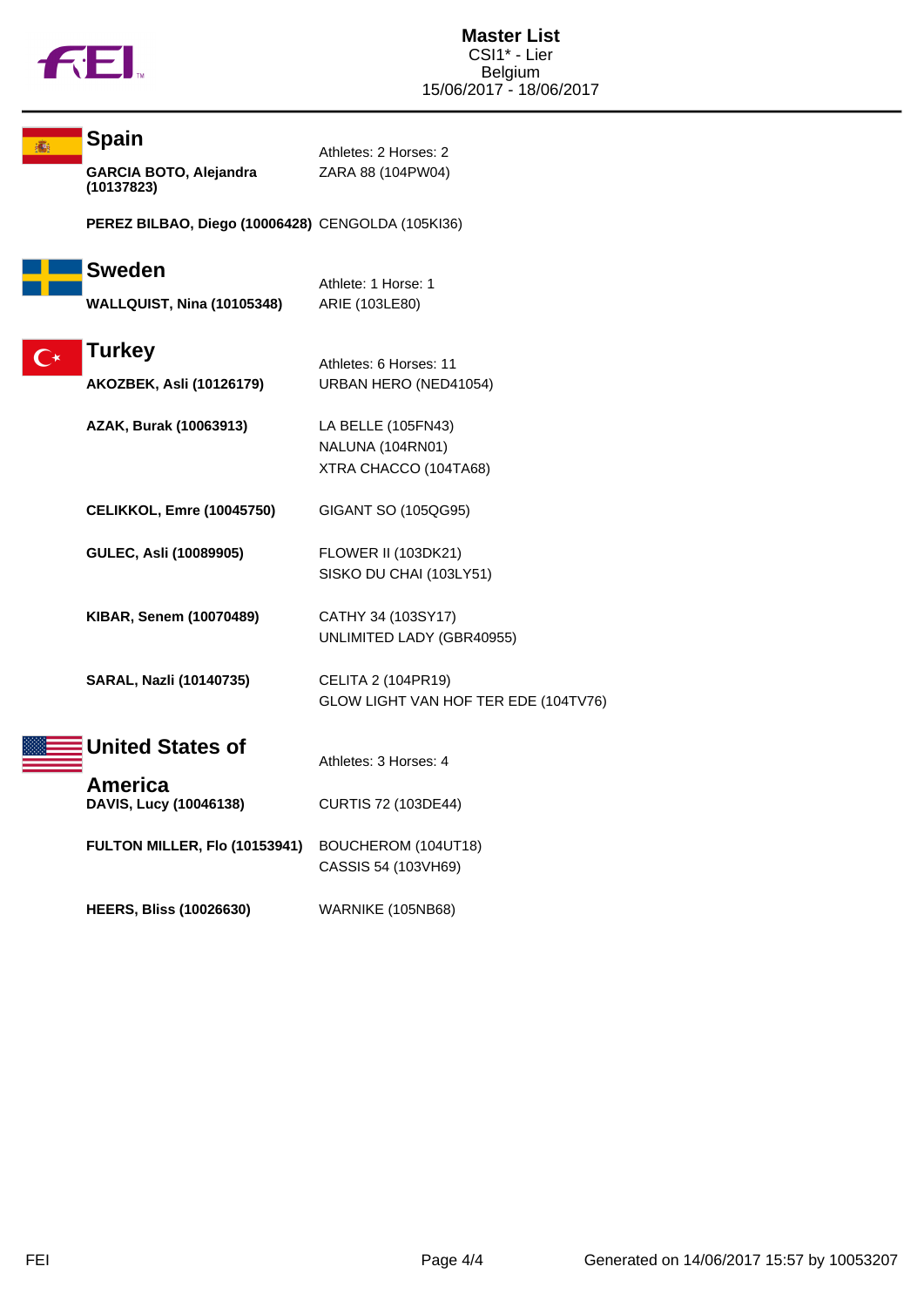

### **Master List** CSIYH1\* - Lier Belgium 15/06/2017 - 18/06/2017

|                                               |                                                                                                     | Countries: 18 | Athletes: 68 | Horses: 104 |
|-----------------------------------------------|-----------------------------------------------------------------------------------------------------|---------------|--------------|-------------|
| <b>Belgium</b><br>BOLS, Eddy (10001150)       | Athletes: 30 Horses: 50<br>KADEE VAN HET HEIKANTHOF (105PH83)<br>LAZZARO VAN'T LEETEREIND (105QY16) |               |              |             |
| <b>BOSTEELS, Jody (10025392)</b>              | QUILATO (104UM54)                                                                                   |               |              |             |
| BRUYNSEELS, Niels (10006852)                  | KADAFFI VAN ORTI (105EX15)                                                                          |               |              |             |
| <b>CELOTTO, Maria Magdalena</b><br>(10047129) | CLEARBLUE Z (104PY09)                                                                               |               |              |             |
|                                               | VANGELIS DE CHALANNE (104PY15)                                                                      |               |              |             |
| DE WIT, Thomas (10029198)                     | KARAMELLE (105IQ79)<br>PLATO DE MUZE Z (105JC17)                                                    |               |              |             |
| <b>DENS, Muriel (10031771)</b>                | LORD BLUE VAN MORETUS (105RH60)                                                                     |               |              |             |
| <b>GALDINI, Fabrice (10001272)</b>            | CELINA Z ET (105CQ80)<br>QUICKSILVER (105CQ81)                                                      |               |              |             |
| <b>HEMERYCK, Rik (10008183)</b>               | CASSAMOON (105CU54)<br>QARMINA DE GREENBAY Z (105JB75)                                              |               |              |             |
| JACOPS, Johan (10063691)                      | LOU LOU D AVIFAUNA (105FD89)                                                                        |               |              |             |
|                                               | JANSSENS, Stephanie (10116834) HEAVEN VD BERGHOEVE Z (105MI34)                                      |               |              |             |
| <b>KENIS, Pieter (10038317)</b>               | KUSSICA 'T' (105CB53)<br><b>LISSE (105RP08)</b>                                                     |               |              |             |
| LEEMANS, Thomas (10006893)                    | KIGALI VAN HET LAMBROECK (104YK08)<br>LOU VAN O.L.V. HOVE (105RP07)                                 |               |              |             |
| <b>LELIE, Walter (10003067)</b>               | EVITASON VAN'T PARADIJS (105QO69)<br>GINO-H (105HI96)<br>KALISTO THE MUSIC (105QV84)                |               |              |             |
| <b>MOTMANS, Jan (10006777)</b>                | CANDISH Z (105EO11)                                                                                 |               |              |             |
| <b>NIJS, Katrien (10021923)</b>               | KING KONG D'AVIFAUNA (105EF13)<br>LOLLIPOP D AVIFAUNA (105FD91)<br><b>MISS DIOR (105QJ67)</b>       |               |              |             |
| <b>TONET, Ive (10136618)</b>                  | CATCH ME P Z (105HT75)<br>CAVA (105OG25)<br>KAMIEL VAN 'T HOFKEN (105DK32)                          |               |              |             |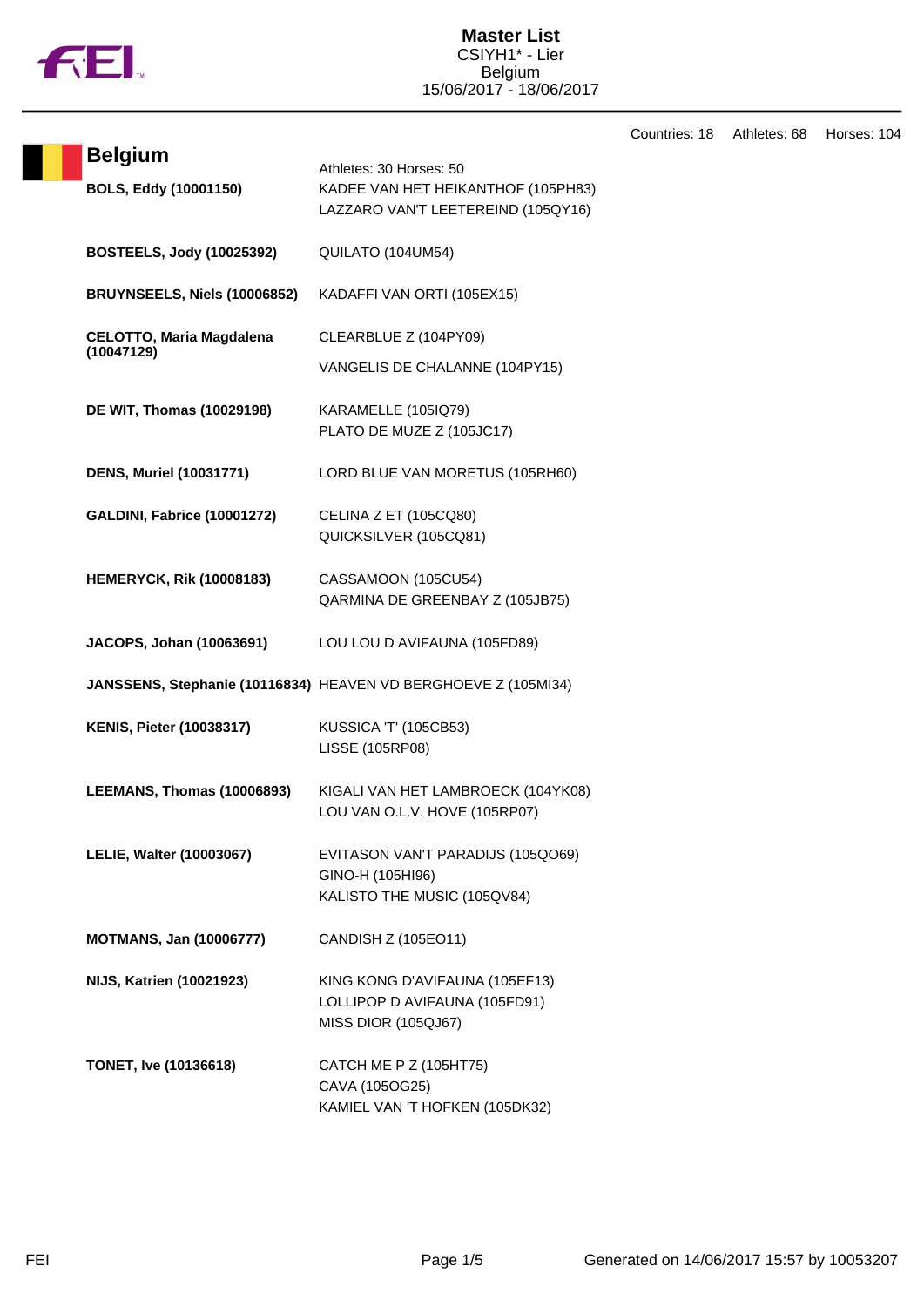

| TOUSSAINT, Sarah (10008821)                                          | ARKA DE LA HART Z (105EH81)<br>EBBADYA HERO (104PW38)                                            |
|----------------------------------------------------------------------|--------------------------------------------------------------------------------------------------|
| <b>VAN DE POEL, Vicky (10036199)</b>                                 | FRENCHY VDS (104UI43)<br>LANCASTER (105MH24)                                                     |
| <b>VAN DEN BRANDEN, Geert</b><br>(10024736)                          | LAGRISCO (105FK01)                                                                               |
| VAN DER HEYDE, Claire<br>(10010913)                                  | LIBERTINE Z (105QO60)                                                                            |
| <b>VAN DER STRATEN, Cindy</b><br>(10000995)                          | CARLINA DES VERGERS Z (104PS77)                                                                  |
| VAN GORP, Stijn (10038221)                                           | LORD-KASPAR V.D. TOEM (105NK28)                                                                  |
| <b>VAN ROOSBROECK, Catherine</b><br>(10012174)                       | FIESTA M (105MF85)                                                                               |
| <b>VANDERHASSELT, Christophe</b><br>(10000991)                       | ELITE-CHIN DE SAULIEU (105ND06)                                                                  |
| <b>VANDERHASSELT, Yves</b>                                           | KEOPS VD BEGIJNAKKER (104XZ97)                                                                   |
| (10008261)                                                           | KIKI VITSEROEL (105FV60)                                                                         |
| <b>VERGAUWEN, Joris (10001810)</b>                                   | ELLINOR Z (104YB89)<br>FIGARO D'ORANGE Z (105IX76)                                               |
| VERNAET, Frederic (10006767)                                         | DAISY DUC T&L Z (105OZ44)<br>LYSCO VAN DE VAELENBERG (105IQ66)                                   |
| VERVOORT, Jorik (10084164)                                           | KALINKA VAN DE NACHTEGAELE (105FD99)<br>TINKOUCHA HERO Z (105JI76)<br><b>UNTOUCH Z (1050050)</b> |
| <b>VRINS, Nick (10010407)</b>                                        | KINKY VAN 'T HEIKE (105KF27)                                                                     |
| WELLENS, Anthony (10041866)                                          | DOMENCO (105NT85)                                                                                |
| <b>Brazil</b>                                                        | Athletes: 2 Horses: 2                                                                            |
| <b>CARVALHO FILHO, Caio</b><br>(10025783)                            | <b>FAUVE DB (105LU59)</b>                                                                        |
| VELLUTINI DE MORAES, FredericoCHAKIRA BLUE Z (105CM61)<br>(10043585) |                                                                                                  |
| <b>Czech Republic</b>                                                |                                                                                                  |
| <b>AUGIER DE MOUSSAC, Emma</b><br>(10017125)                         | Athlete: 1 Horse: 1<br>GRADETTY (105BK29)                                                        |
|                                                                      |                                                                                                  |

**Egypt** 

Athlete: 1 Horse: 1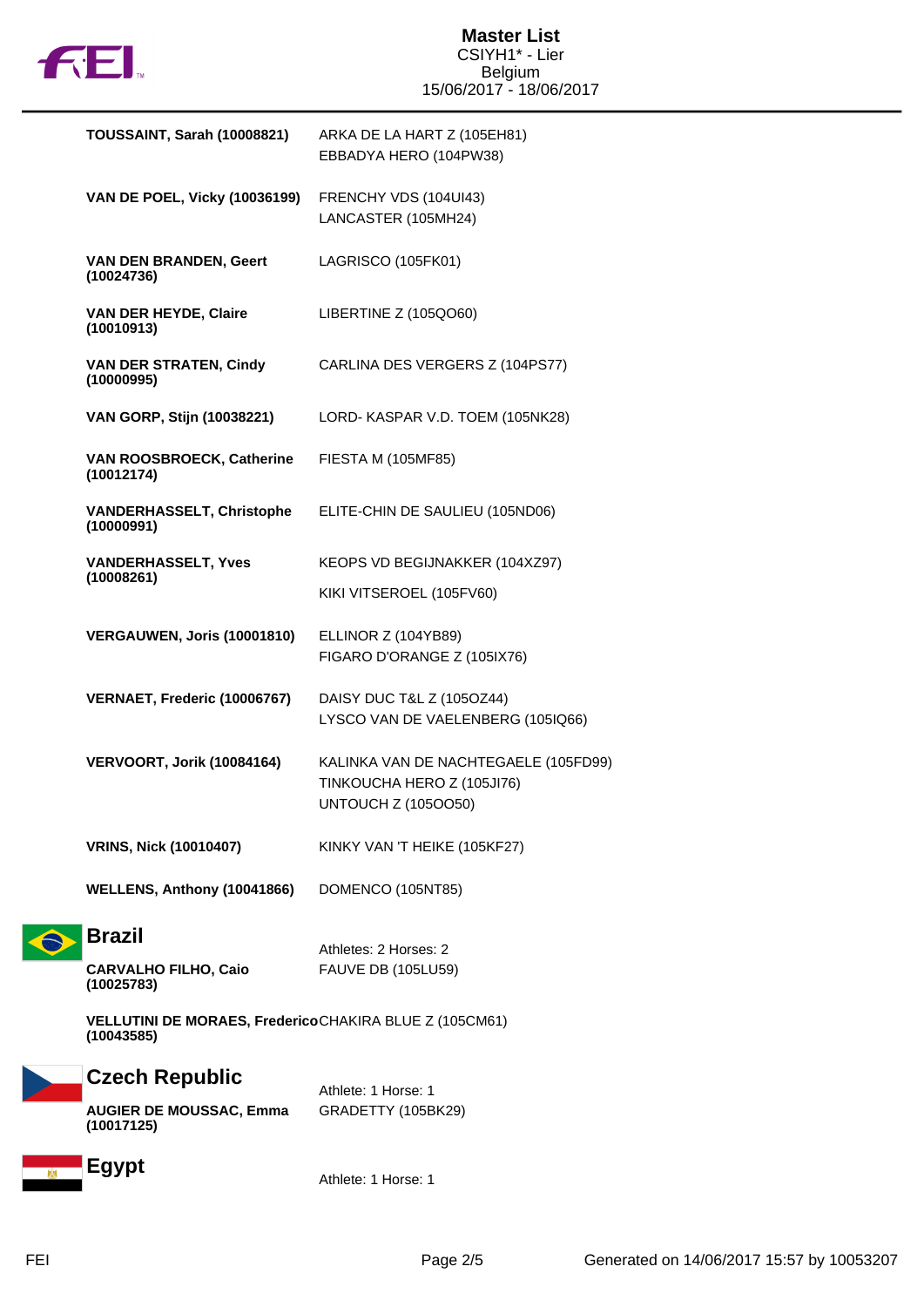

### **Master List** CSIYH1\* - Lier Belgium 15/06/2017 - 18/06/2017

|   | SAÏD, Abdel (10047111)                                      | KANDY HOF TER ZEEDYCKE (104WY76)                                                      |
|---|-------------------------------------------------------------|---------------------------------------------------------------------------------------|
|   | <b>France</b><br>BOUVARD, Frederic (10005781)               | Athletes: 4 Horses: 5<br>LUBIE DE L'ELAN (105CJ65)                                    |
|   | <b>DESTREBECQ, Thibault</b><br>(10022721)                   | ASCAR DE FONTAINE (105RO66)<br>CALIFORNIA (105OD60)                                   |
|   | (10087416)                                                  | PENINQUE GUILBERT, Raphaëlle ENDLESS LOVE D'HOF TEN BOS (104ZA73)                     |
|   | SUEUR, Alexandre (10000647)                                 | EVITA VAN'T ZOGGEHOF (105NM76)                                                        |
|   | Germany<br>BRINKMANN, Marius (10092456)                     | Athletes: 3 Horses: 4<br>QUATTRO PIEDI BIANCHI (105MF93)                              |
|   | DANGELA, Louisa (10076671)                                  | PERIX (105MW28)                                                                       |
|   | OFFEL, Katharina (10001898)                                 | CASPER J&J Z (104RO06)<br>FRENCH CANCAN DE LA POMME (105LU41)                         |
|   | <b>4 Great Britain</b><br><b>EDWARDS, Lauren (10045568)</b> | Athlete: 1 Horses: 3<br>BREIT STAR (105LN72)<br>CARUMBA (105LN69)<br>KESARA (105AR82) |
|   | <b>Ireland</b><br><b>O'NEILL, Gerard (10012642)</b>         | Athlete: 1 Horse: 1<br>CASTLEFIELD VEGAS (105MD84)                                    |
| ★ | Israel<br><b>YANIV, Elad (10011422)</b>                     | Athlete: 1 Horses: 2<br>ALVARO DU GUE (104WF77)<br>DIO CABRIO (105QM93)               |
|   | <b>Italy</b><br>CAPPONI, Francesca (10010018)               | Athletes: 4 Horses: 8<br>COLORADO SPRINGS 2 (105FS38)                                 |
|   | <b>LARKIN, Alexa (10061987)</b>                             | <b>FORLAN H (104ZK61)</b>                                                             |
|   | PREVITALI, Roberto (10020473)                               | CRISTANNA Z (105FO96)<br>MONTI OBOLENSKY (105AD52)<br>ZENON Z (105AX58)               |
|   | ZORZI, Alberto (10034851)                                   | ECLAT DU BOURBECQ (105AD49)<br>TOULINI OLYMPIC (105ML85)<br>ZANTANA Z (105AX59)       |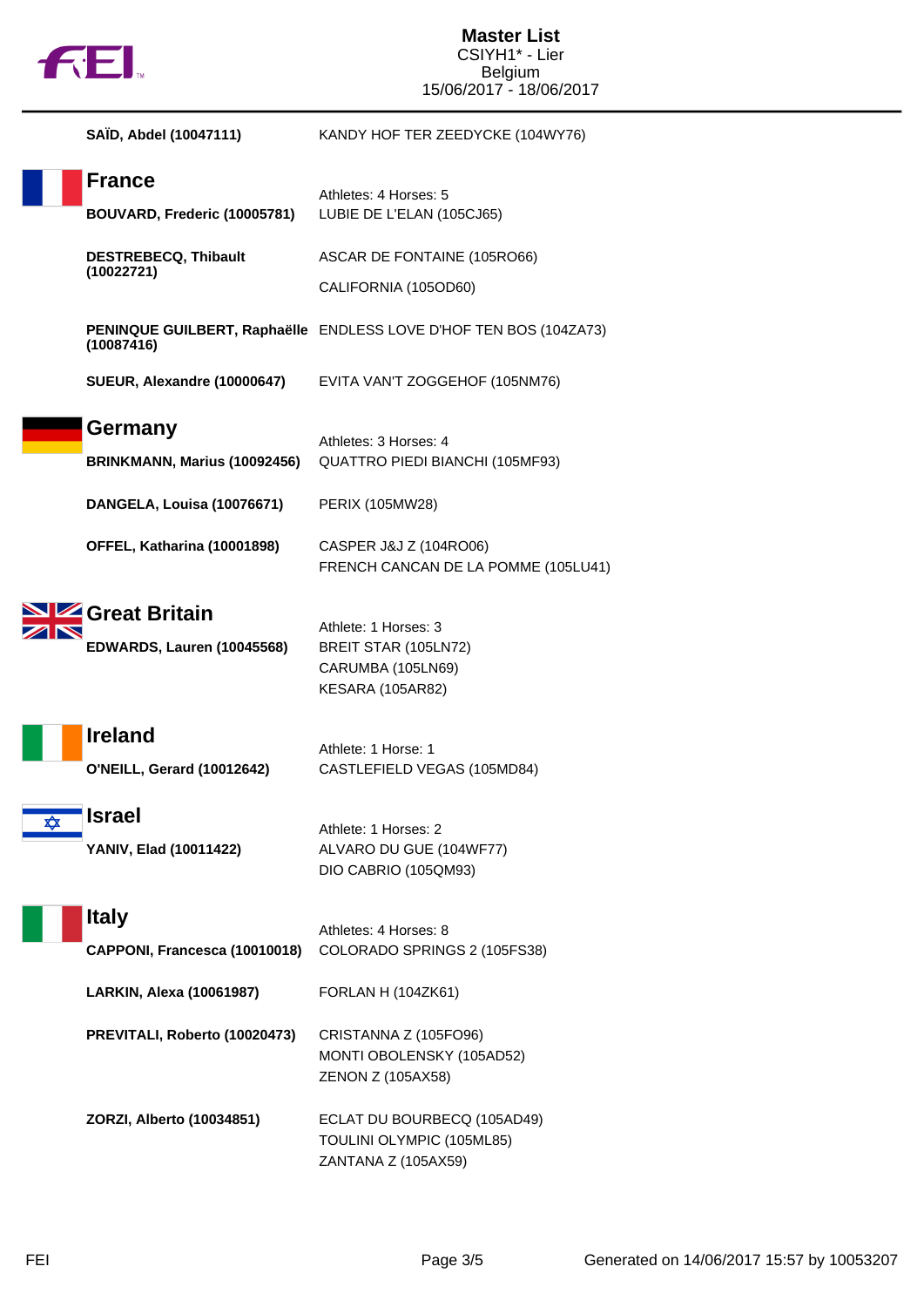|  |  | M |
|--|--|---|
|  |  |   |

| Japan<br><b>SUGITANI, Taizo (10000445)</b>                           | Athlete: 1 Horses: 2<br><b>FAMOUS (105LG22)</b><br>KOBLENZ-W VAN'T MERELSNEST (105GH58) |
|----------------------------------------------------------------------|-----------------------------------------------------------------------------------------|
| Latvia<br>NERETNIEKS, Kristaps (10040081) BACCARATZZ (105ES64)       | Athlete: 1 Horses: 2<br>CAMERLANE (105IA70)                                             |
| <b>Mexico</b><br><b>HERNANDEZ ORTEGA, Jose</b><br>Alfredo (10007628) | Athlete: 1 Horse: 1<br>GRUPO PROM GABIN DU VAL DU GEER (105MD89)                        |
| <b>Netherlands</b><br><b>BONDER, Maureen (10060196)</b>              | Athletes: 8 Horses: 9<br>FIREWORK VD KALEVALLEI (105KU21)                               |
| <b>BOS, Samantha (10047666)</b>                                      | FREDERIEK (105FN78)                                                                     |
| LEMMEN, Patrick (10024693)                                           | FILINI CL (105HL35)                                                                     |
| MORSSINKHOF, Micky (10068015) FADORETTO (105BG05)                    |                                                                                         |
| OLSMEYER, Kevin (10001926)                                           | FILEMON (105FF34)                                                                       |
| <b>VOORN, Vincent (10003048)</b>                                     | GIOVANNI REUVEKAMPS (105HF71)                                                           |
| <b>WIERING, Harrie (10029208)</b>                                    | FOLINDA (105HA18)                                                                       |
| ZWIJNENBERG, Ellen (10090003) FABAN VAN BEEK (105HA32)               | FLUX (105JJ01)                                                                          |
| <b>Norway</b><br><b>HENRIKSEN, Therese Søhol</b><br>(10007923)       | Athletes: 3 Horses: 5<br>CAN DO (104TG84)<br>CLEO VAN DE HELLE (105PZ09)                |
| MELAND, Ole Kristoffer (10007929)CELINE NOERGAARD (105ET21)          | KASPER VAN HET HELLEHOF (104QX20)                                                       |
| STOREMARK, Camilla (10040667) GITAINE (105JZ67)                      |                                                                                         |
| <b>Spain</b><br><b>ARESU GARCIA OBREGON,</b><br>Carolina (10016967)  | Athletes: 2 Horses: 3<br>CRACKY D OREAL (105MX55)<br>LAMPARILLA (105JX10)               |
|                                                                      | PEREZ BILBAO, Diego (10006428) FRANC PARLER DEW-DROP (105MC83)                          |